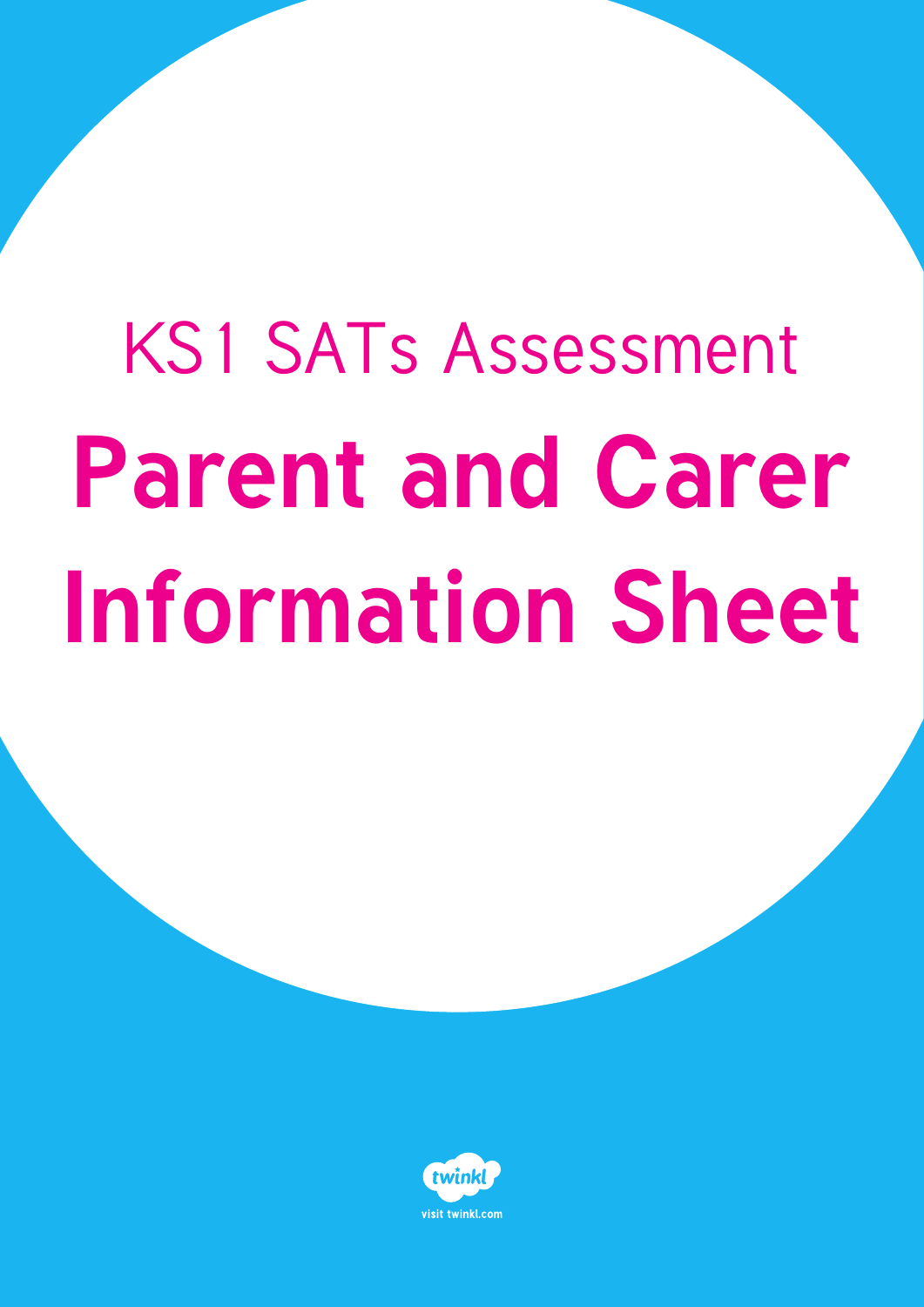# **Chapters**

|                          | Key Stage 1 National Curriculum Assessments                  | page 3     |
|--------------------------|--------------------------------------------------------------|------------|
|                          | <b>Assessment and Reporting</b>                              | page 3     |
| $\overline{3}$           | <b>Scaled Scores</b>                                         | page 3     |
|                          | <b>Scaled Score Examples</b>                                 | page 4     |
| $5\overline{5}$          | The SAT Assessments                                          | page 4     |
| 6                        | Reading                                                      | page 4     |
|                          | <b>Reading: Sample Questions</b>                             | page 5-7   |
| 8                        | <b>Spelling, Punctuation and Grammar</b>                     | page 7     |
| 9                        | <b>Spelling, Punctuation &amp; Grammar: Sample Questions</b> | page 8-9   |
| $\overline{\mathbf{10}}$ | <b>Mathematics</b>                                           | page 9     |
| $\overline{11}$          | <b>Mathematics: Sample Questions</b>                         | page 10-11 |
|                          | 12 How to Help Your Child                                    | page 12    |
|                          | <b>13</b> How to Help Your Child with Reading                | page 12    |
|                          | 14 How to Help Your Child with Writing                       | page 13    |
|                          | 15 How to Help Your Child with Maths                         | page 13    |

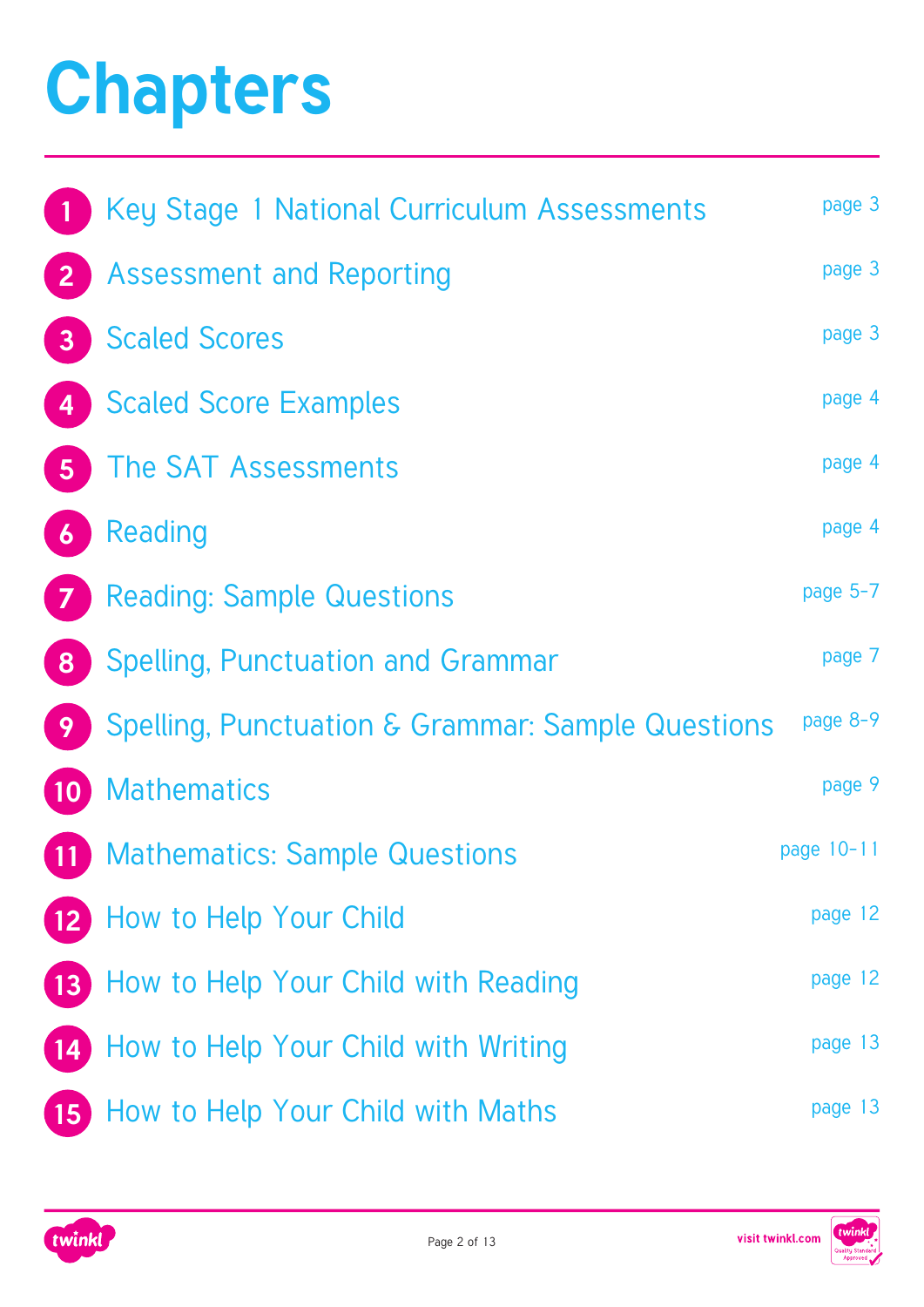# <span id="page-2-0"></span>**Key Stage 1 National Curriculum Assessments 1**

In 2014, a new national curriculum framework was introduced by the government for Years 1, 3, 4 and 5. However, Years 2 and 6 (due to statutory testing) continued to study the previous curriculum for one further year.

In 2015/2016, children in Year 2 and Year 6 were also expected to study the new national curriculum.

In the summer of 2016, KS1 (Year 2) and KS2 SATs (Year 6) reflected the new curriculum for the first time.

This will be the fourth year that the new curriculum is covered within SAT assessments.

# **Assessment and Reporting 2**

In recent years, 'old' national curriculum levels (e.g. Levels 1, 2, 3) have been abolished as set out in the government guidelines. Children are now described as working towards, working at and working at greater depth according to the Year 2 expectations of the new curriculum.

The new curriculum is more rigorous and sets high expectations, which all schools have had to work hard to meet in the last two years.

As of 2016, test scores are now reported as 'scaled scores'.

# **Scaled Scores 3**

### **What is meant by 'scaled scores'?**

- It is planned that 100 will always represent the 'national standard'.
- Each pupil's raw test score will therefore be converted into a score on the scale, either at, above or below 100.
- The scale will have a lower end point somewhere below 100 and an upper end point above 100.
- A child who achieves the 'national standard' (a score of 100) will be judged to have demonstrated sufficient knowledge in the areas assessed by the tests.



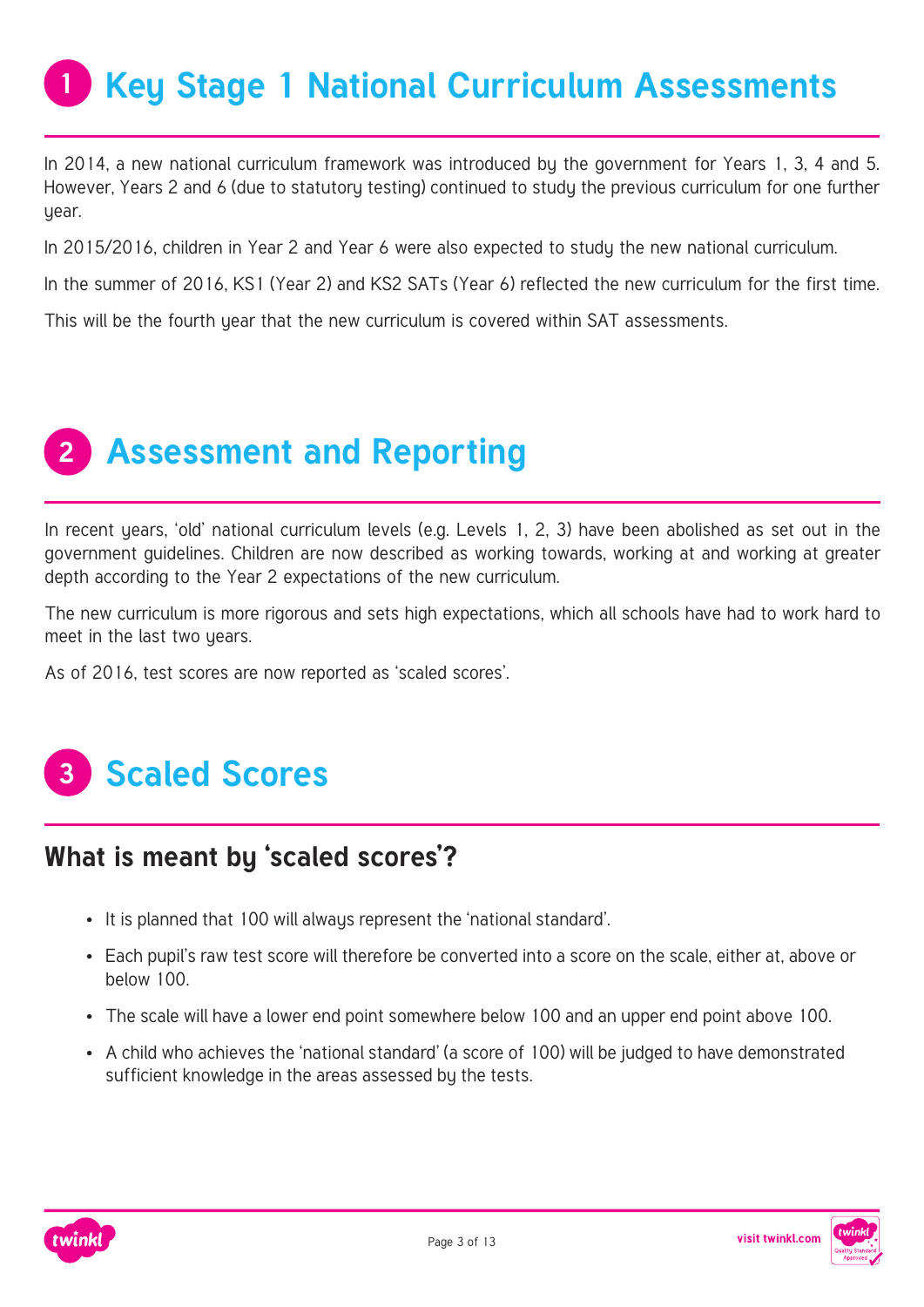### <span id="page-3-0"></span>**On publication of the test results in July 2020:**

- A child awarded a scaled score of 100 is judged to have met the 'national standard' in the area judged by the test.
- A child awarded a scaled score of more than 100 is judged to have exceeded the national standard and demonstrated a higher than expected knowledge of the curriculum for their age.
- A child awarded a scaled score of less than 100 is judged to have not yet met the national standard and performed below expectation for their age.
- Marking guidance for KS1 tests will include conversion tables. Teachers will use these to translate pupils' raw scores into scaled scores to see whether each pupil has met the national standard. Teachers will use the scaled scores to inform their teacher assessment judgements.



At the end of Year 2, children will take assessments in:

- Reading
- Maths

Your child's school may also decide to administer the optional English: Grammar, Punctuation and Spelling SAT assessment in order to inform their teacher-assessed level in Writing.

All assessment are due to take place in May this year.



The Reading Test consists of two separate papers:

- Paper 1 consists of a combined reading prompt and answer booklet. The paper includes a list of useful words and some practice questions for teachers to use to introduce the contexts and question types to pupils. The test takes approximately 30 minutes to complete, but is not strictly timed.
- Paper 2 consists of an answer booklet and a separate reading booklet. There are no practice questions on this paper. Teachers can use their discretion to stop the test early if a pupil is struggling. The test takes approximately 40 minutes to complete, but is not strictly timed.

The texts will cover a range of poetry, fiction and non-fiction.



visit twinkl.com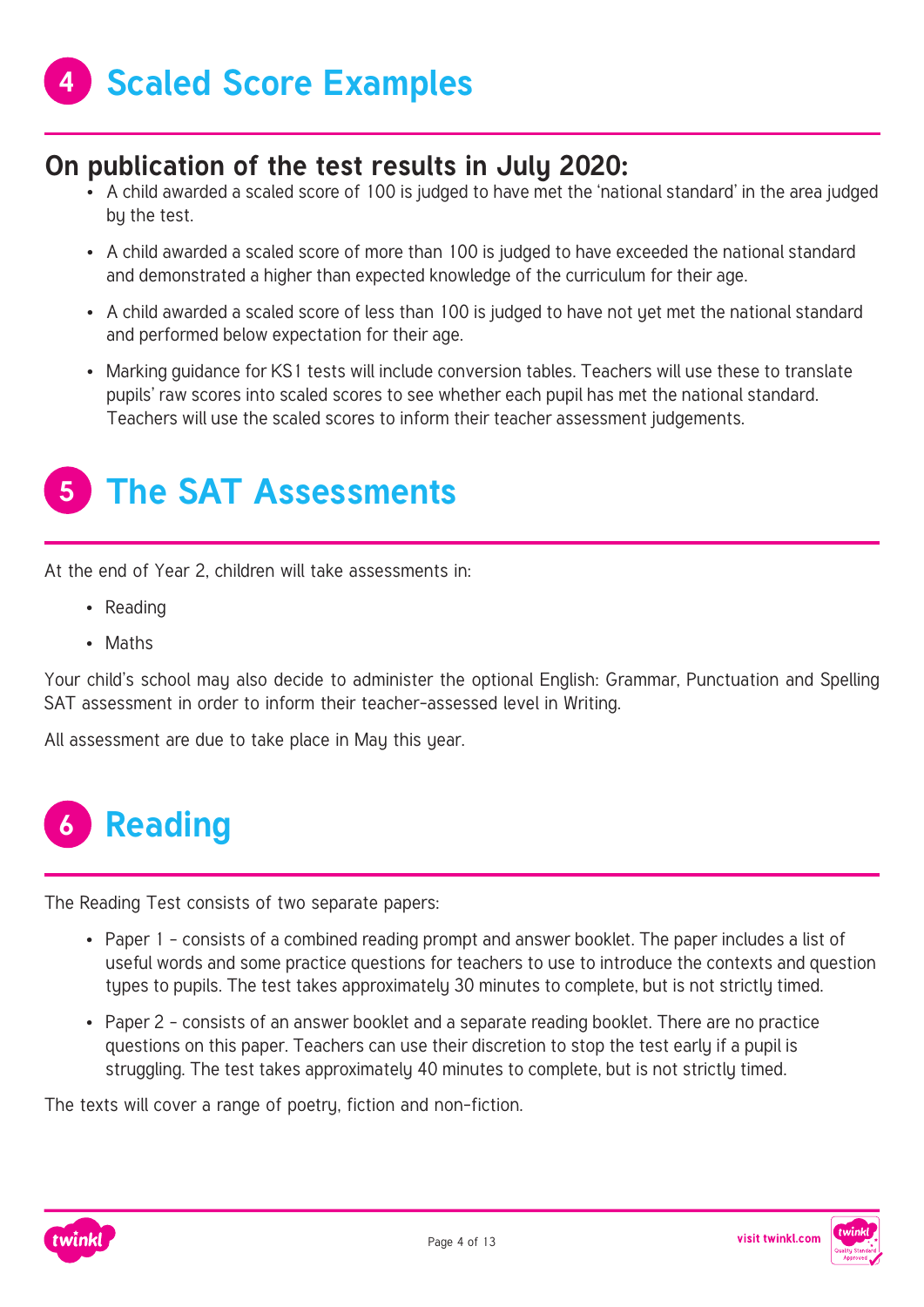# <span id="page-4-0"></span>**Reading: Sample Questions 7**

Questions are designed to assess the comprehension and understanding of a child's reading.

There are a variety of question types:

## **Multiple choice**

| When Bella was learning to fly, she |  |                   |  |
|-------------------------------------|--|-------------------|--|
| Tick one.                           |  |                   |  |
| was lazy.                           |  | did not try hard. |  |
| did not give up.                    |  | found it easy.    |  |

# **Ranking/Ordering**

| Number the sentences below from 1 to 4 to show the<br>order they happened in the story. |  |  |
|-----------------------------------------------------------------------------------------|--|--|
| The first one has been done for you.                                                    |  |  |
| William sent Bella to get help.                                                         |  |  |
| Fishermen came to rescue William.                                                       |  |  |
| The boat hit some rocks.                                                                |  |  |
| William went to sea on his boat.                                                        |  |  |



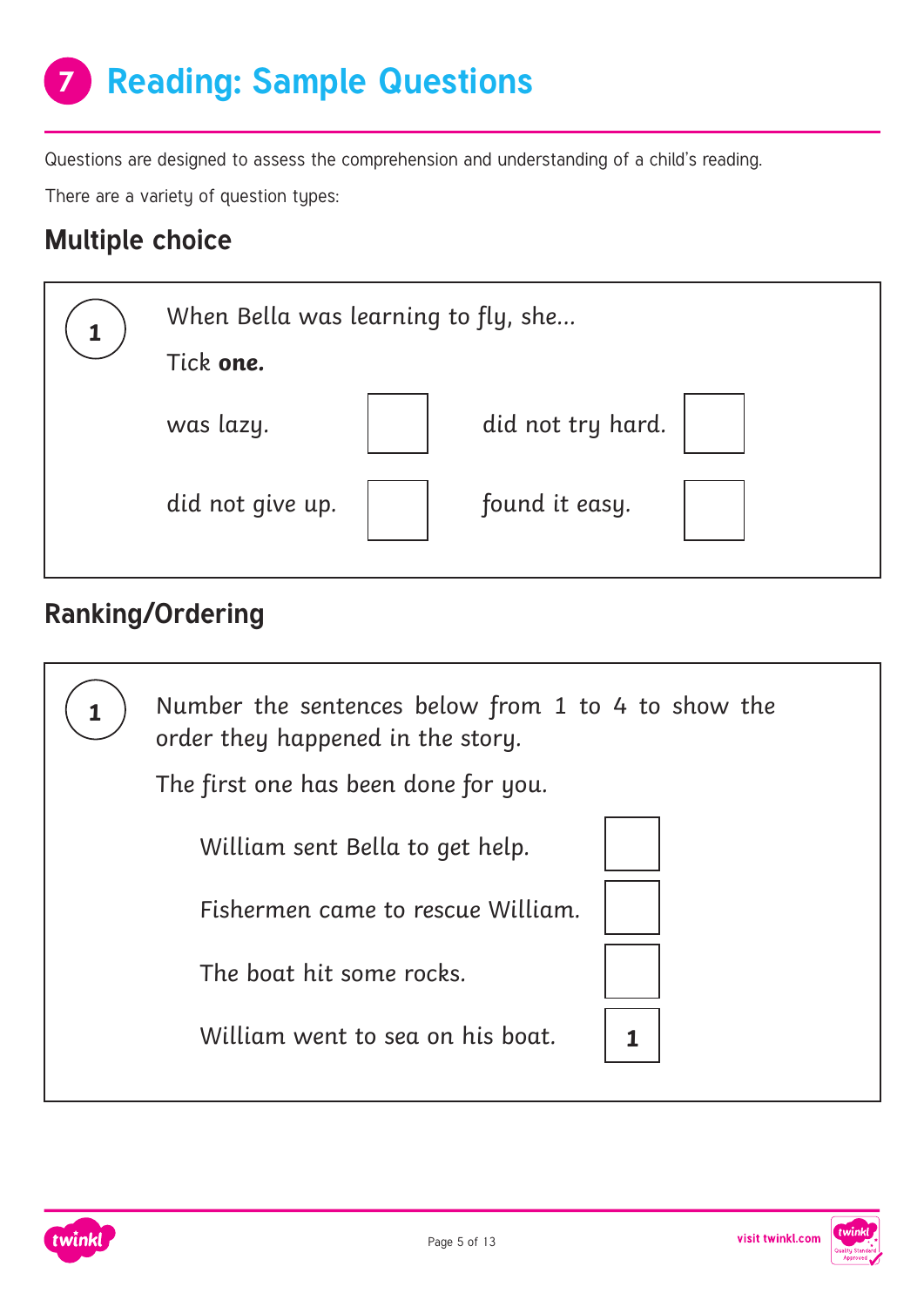## **Matching/Labelling**



### **Short-Answer Questions**

What job did Tony Ross want to do before he became a writer and illustrator?



**1**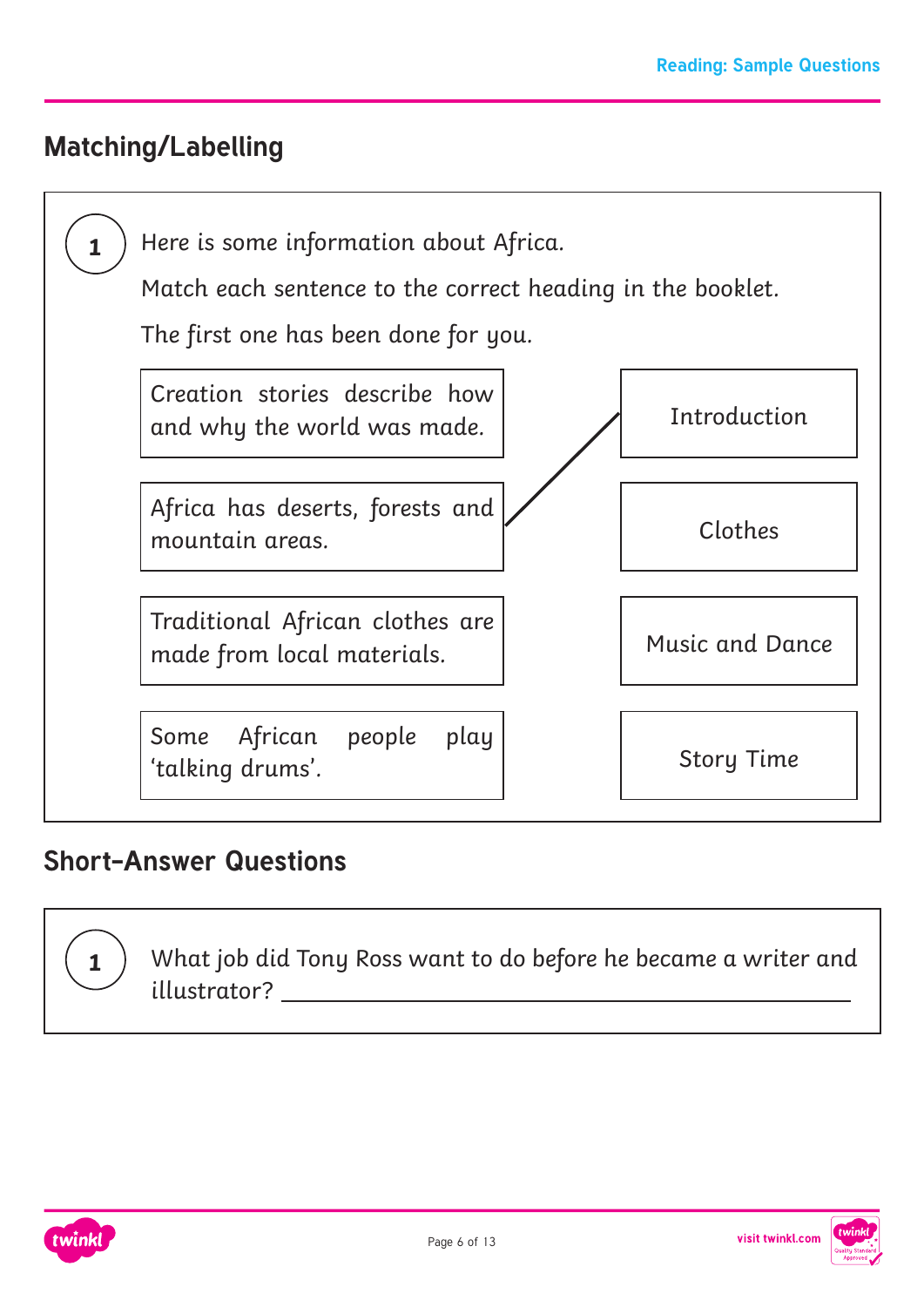### <span id="page-6-0"></span>**Find and Copy Questions**

**1**

**1**

Look at the paragraph beginning **The greedy man began to climb the vine...**

**Find** and **copy one** word that means the same as **sparkle.**

### **Open-Ended Questions**

 $\overline{a}$ 

At the end of the story, Bella was happy. Why?

#### **Spelling, Punctuation and Grammar 8**

This year, the Spelling, Punctuation and Grammar test will be optional for all Year 2 classes. Your child's school may still administer the assessment in order to inform their teacher-assessed writing judgements.

The test consists of two separate papers:

- Paper 1: Spelling pupils to spell 20 missing words within a test booklet. The test is expected to take approximately 15 minutes to complete, but is not strictly timed.
- Paper 2: Grammar, Punctuation and Vocabulary a combined question and answer booklet focusing on pupils' knowledge of grammar, punctuation and vocabulary. Pupils will have approximately 20 minutes to complete the questions in the test paper, but it is not strictly timed.



visit twinkl.com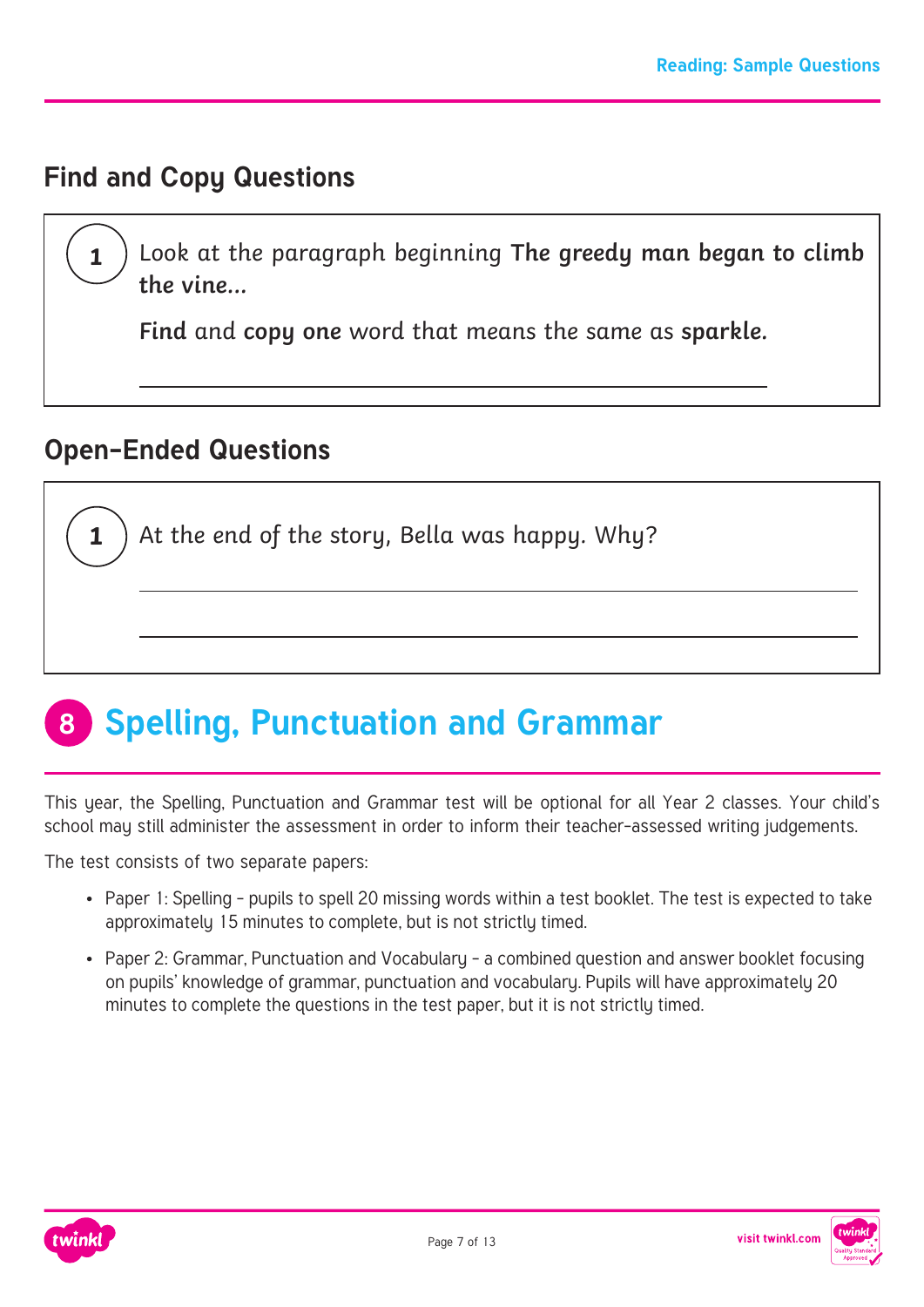# <span id="page-7-0"></span>**Spelling, Punctuation and Grammar: 9 Sample Questions**

### **Grammar, Punctuation and Vocabulary Paper**

 $\overline{a}$ 

**1** Why do the underlined words start with a **capital letter**?

On Saturday morning, Sarah and her family went on holiday to Scotland.

**1** Circle the **two** nouns in the sentence below.

You have left your pencil on the bench over there.

| $\left(\begin{array}{c} \mathbf{1} \end{array}\right)$ Tick to show whether each sentence is written in the <b>past tense</b> or |
|----------------------------------------------------------------------------------------------------------------------------------|
| $\vee$ the present tense.                                                                                                        |

| <b>Sentence</b>                 | <b>Past tense</b> | <b>Present tense</b> |
|---------------------------------|-------------------|----------------------|
| Aziz gave out the paint pots.   |                   |                      |
| Aziz spills water on the table. |                   |                      |
| Aziz needed some glue.          |                   |                      |



visit twinkl.com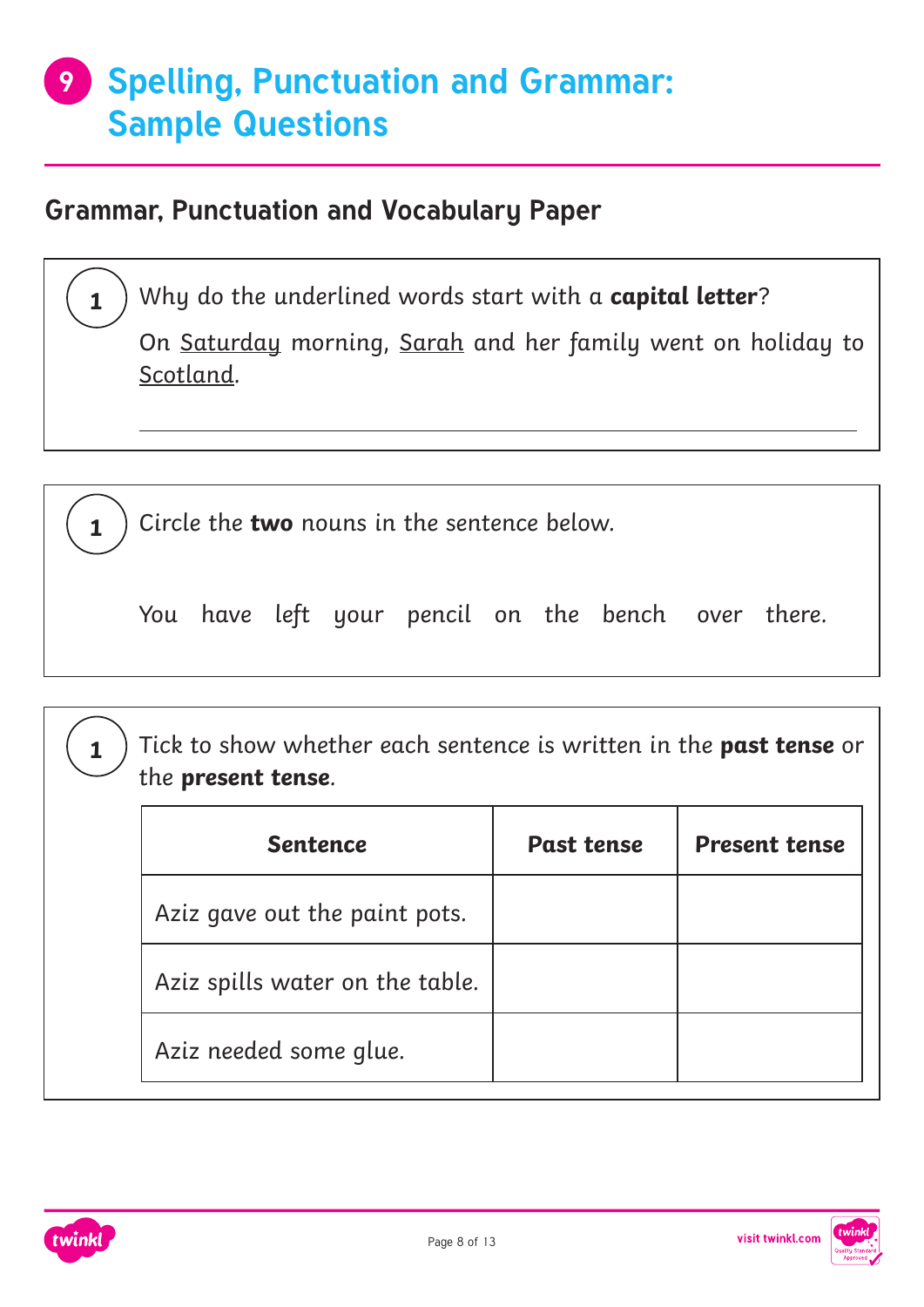### <span id="page-8-0"></span>**Spelling Paper**

- 1. I need to \_\_\_\_\_\_\_\_ my holiday suitcase
- 2. The \_\_\_\_\_\_\_\_\_\_\_\_\_\_ is dark at night.
- 3. The snail hid inside its .
- 4. My friend has a new sister.

Within the assessment, the spelling words are read out to the children to fill into the gaps within the sentences. In this example, the missing spelling words are: pack, sky, shell and baby.

# **10 Mathematics**

Children will sit two tests: Paper 1 and Paper 2:

- Paper 1: Arithmetic lasts approximately 20 minutes (but this is not strictly timed). It covers calculation methods for all operations.
- Paper 2: Reasoning lasts for approximately 35 minutes, which includes time for five aural questions. Pupils will still require calculation skills and questions will be varied including multiple choice, matching, true/false, completing a chart or table or drawing a shape. Some questions will also require children to show or explain their working out.



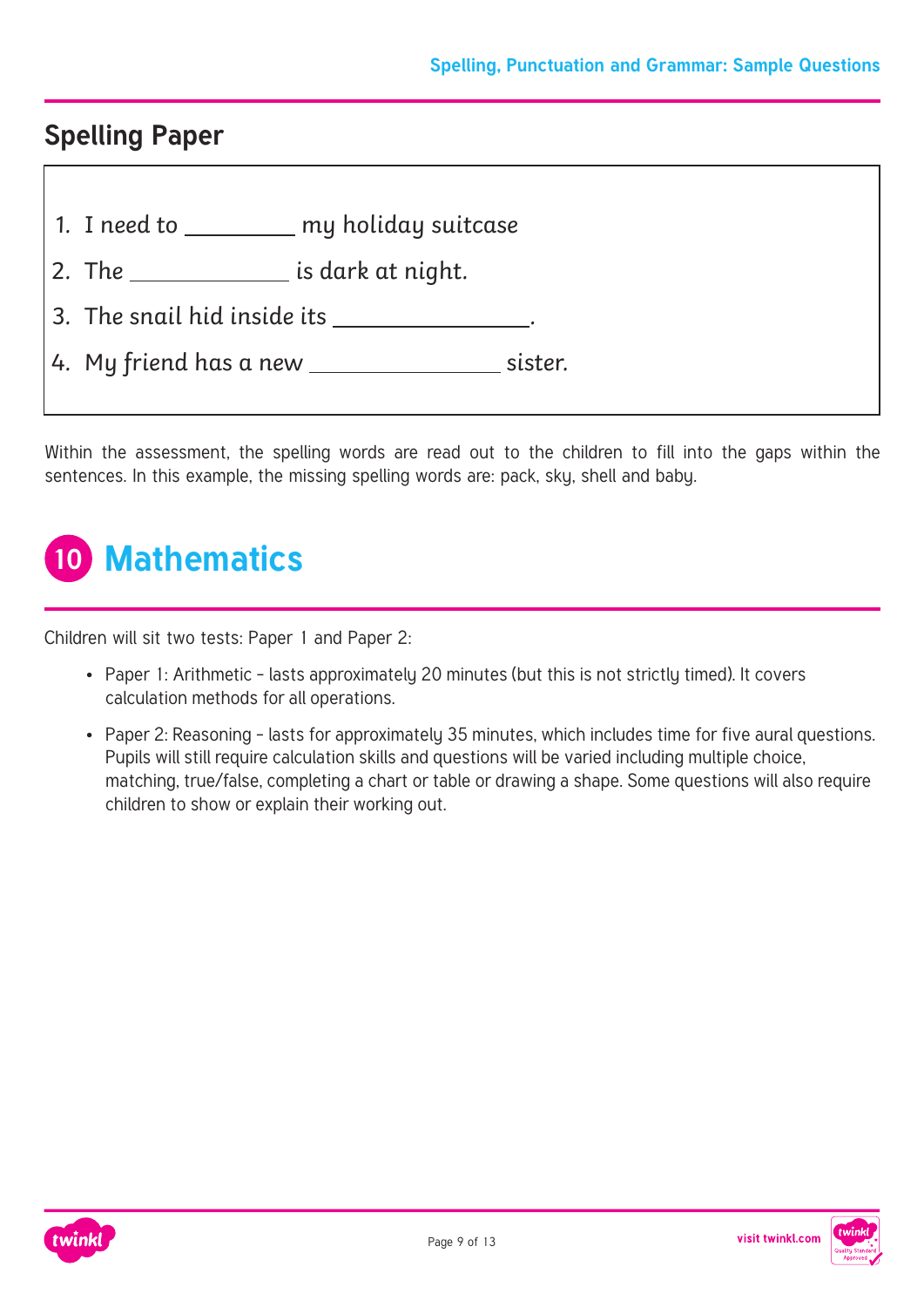# <span id="page-9-0"></span>**11 Mathematics: Sample Questions**

## **Maths Paper 1: Arithmetic**





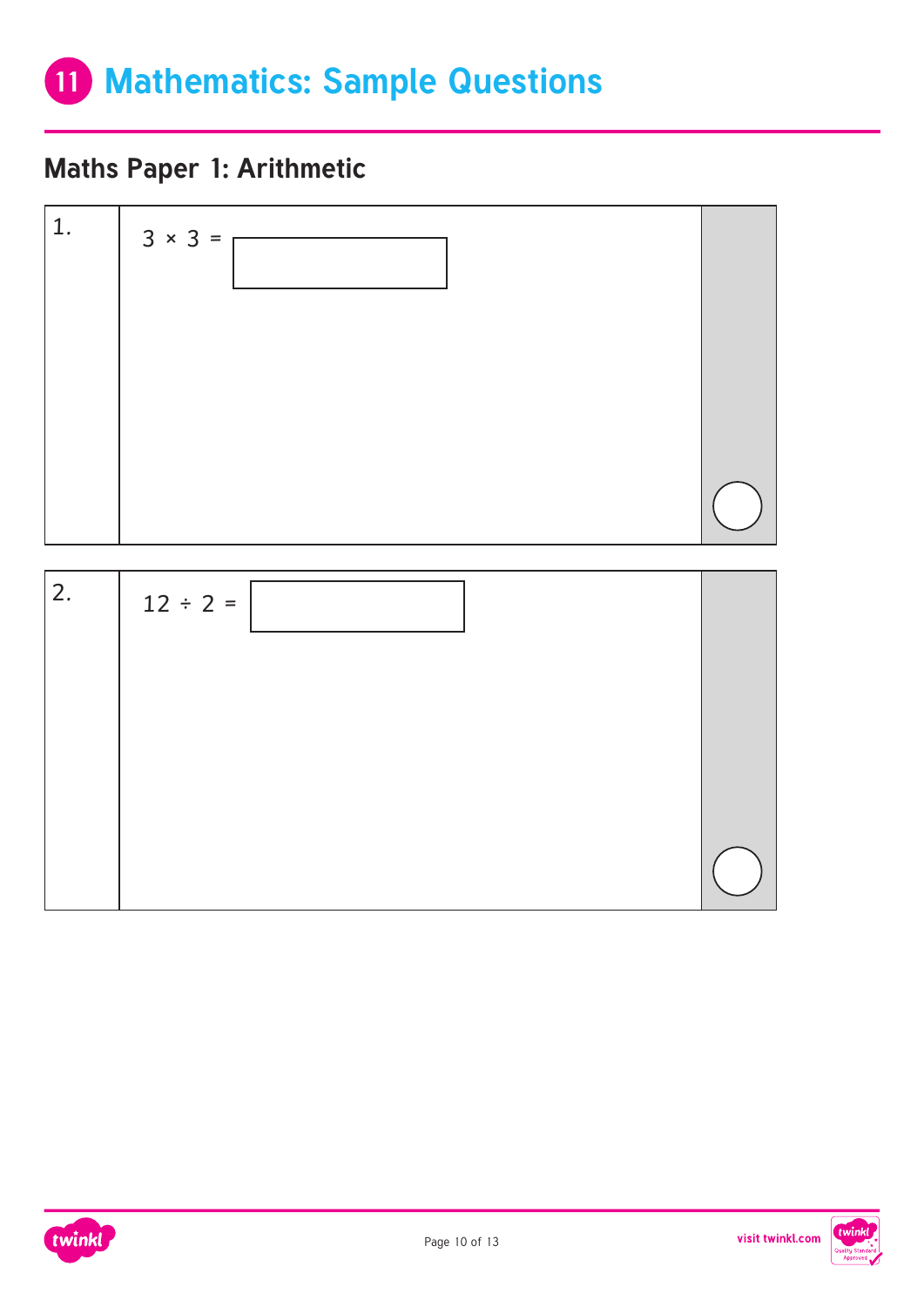## **Maths Paper 2: Reasoning**



| words        | digits |
|--------------|--------|
| thirty-eight | 38     |
|              | 40     |
| ninety-four  |        |

| 3. | Sita has 50 raisins.                  |  |
|----|---------------------------------------|--|
|    | She gives 23 to Ben.                  |  |
|    | She gives 15 to Amy.                  |  |
|    | How many raisins does Sita have left? |  |
|    | Show your working.                    |  |
|    |                                       |  |

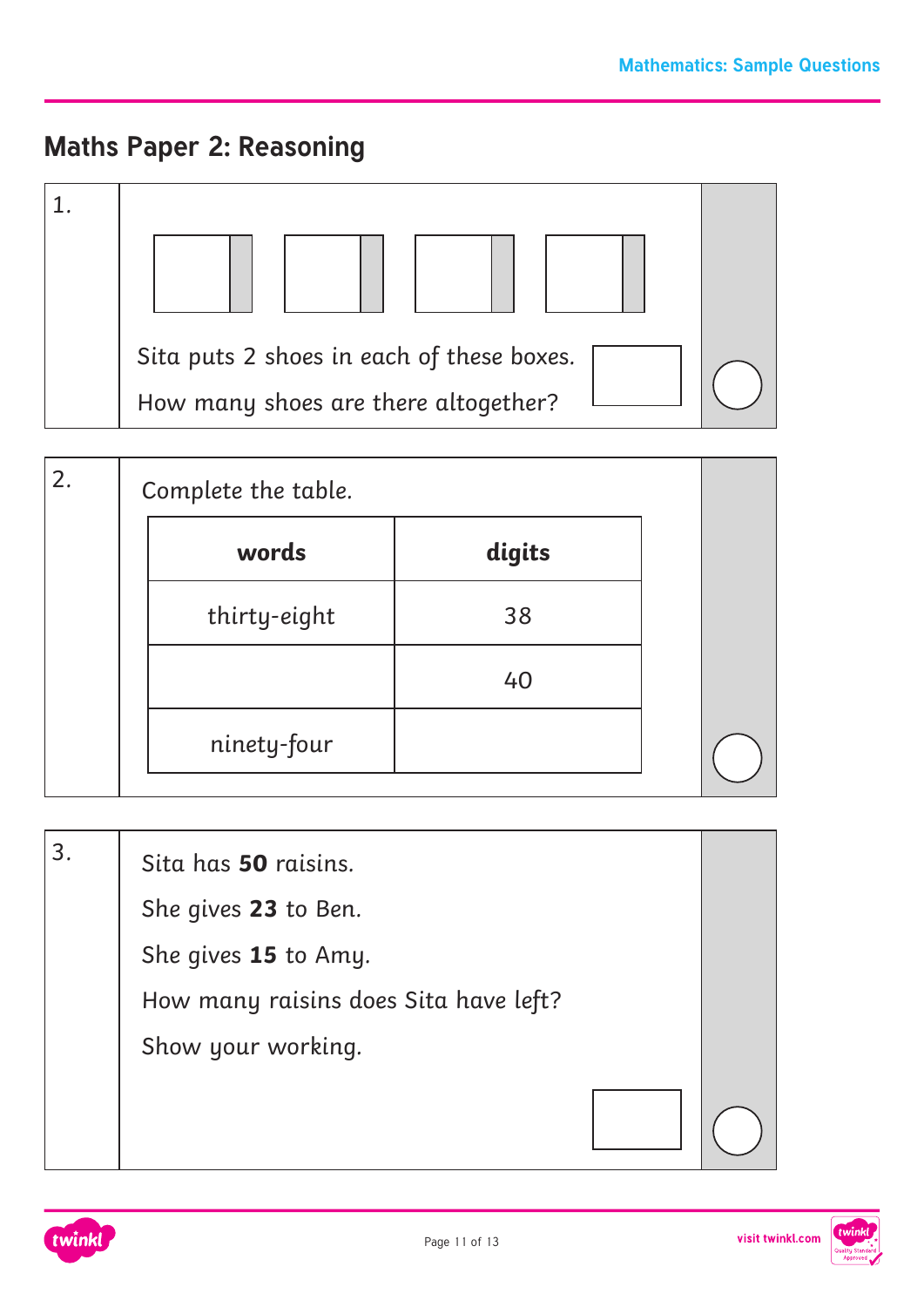# <span id="page-11-0"></span>**12 How to Help Your Child**

- First and foremost, support and reassure your child that there is nothing to worry about and that they should always just try their best. Praise and encourage!
- Ensure your child has the best possible attendance at school.
- Support your child with any homework tasks.
- Reading, spelling and arithmetic (e.g. times tables) are always good to practise.
- Talk to your child about what they have learnt at school and what book(s) they are reading (the character, the plot, their opinion).
- Make sure your child has a good sleep and healthy breakfast every day!

# **13 How to Help Your Child with Reading**

- Listening to your child read can take many forms:
- First and foremost, focus on developing an enjoyment and love of reading.
- Enjoy stories together reading stories to your child is equally as important as listening to your child read.
- Read a little at a time but often, rather than rarely but for long periods of time!
- Talk about the story before, during and afterwards discuss the plot, the characters, their feelings and actions, how it makes you feel, predict what will happen and encourage your child to have their own opinions.
- Look up definitions of words together you could use a dictionary, the Internet or an app on a phone or tablet.
- All reading is valuable it doesn't have to be just stories. Reading can involve anything from fiction and non-fiction, poetry, newspapers, magazines, football programmes, TV guides.
- Visit the local libraru it's free!